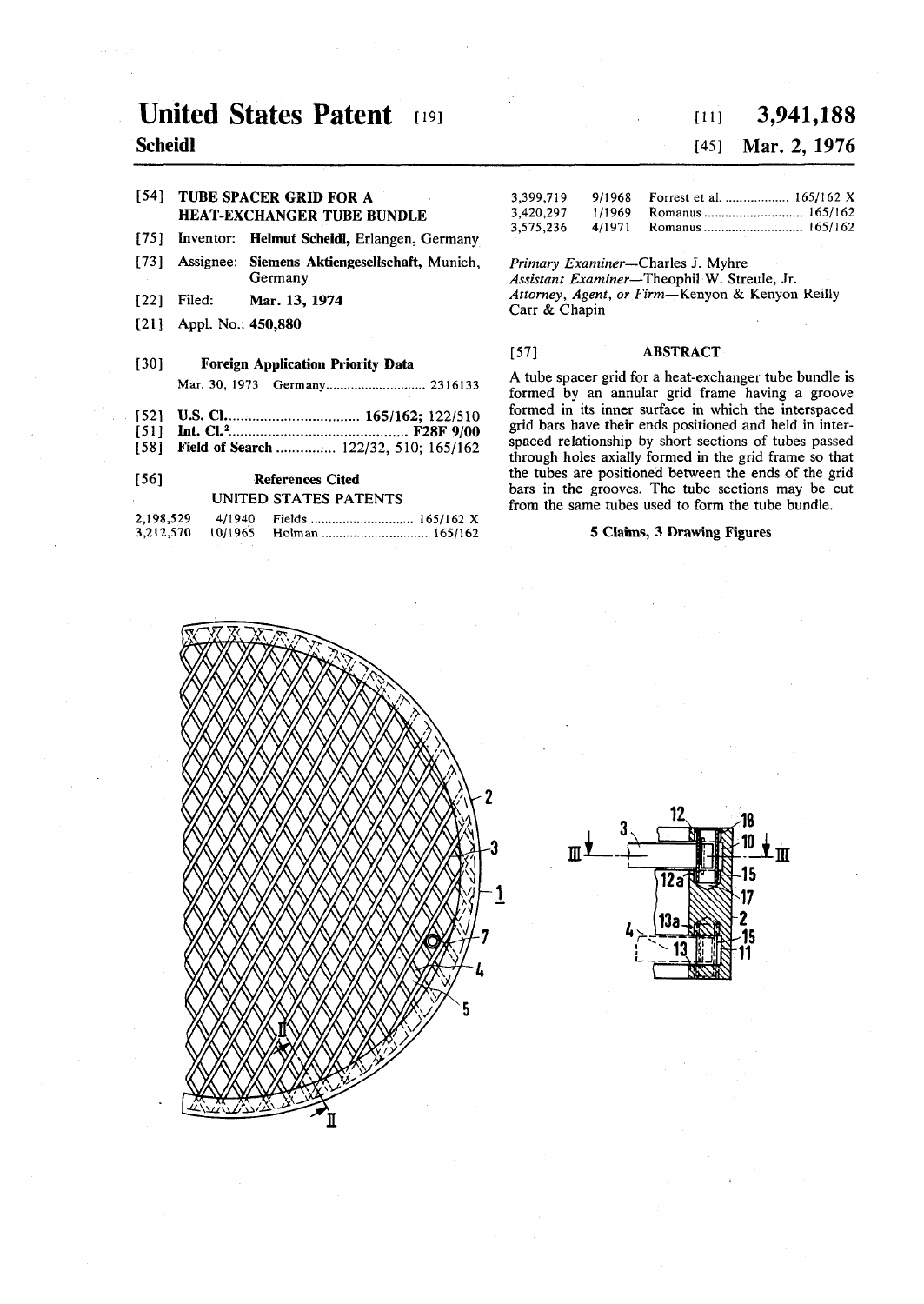



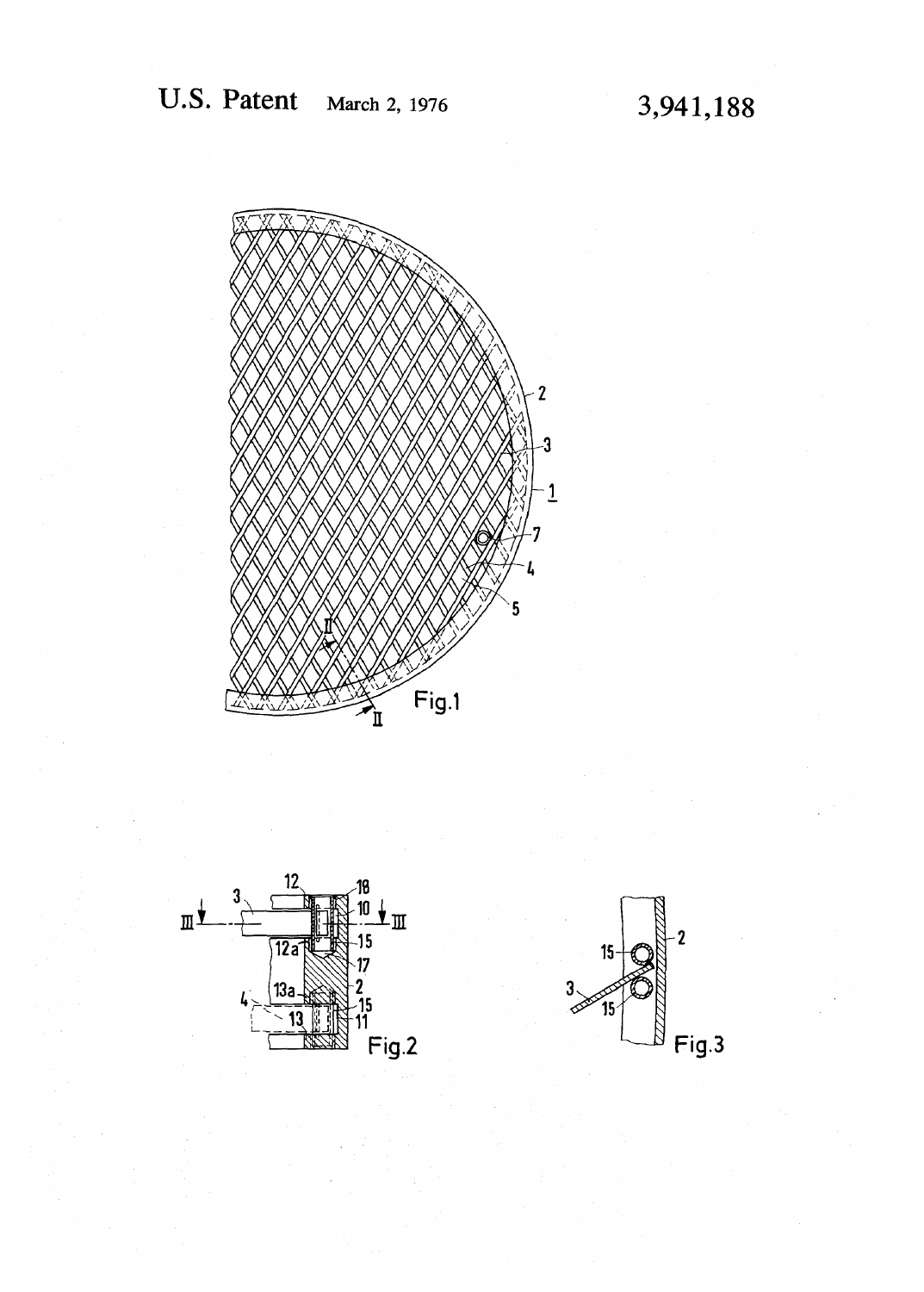# **TUBE SPACER GRID FOR A HEAT-EXCHANGER<br>TUBE BUNDLE**

#### **BACKGROUND OF THE INVENTION**

coolant which is passed through the tube bundle, and **under the stress involved by the flow of steam-generat- 1 0** ing feed water upwardly through the tube bundle out-

currently used in the main coolant loop of a pressu**rized-water reactor, is provided by the Green U.S. Pat. 1 5** No. 3,483,848, dated Dec. 16, 1969. This reference to **this patent hereby incorporates its disclosure into the**

As shown by the above patent, such a steam genera**tor has a heat-exchanger formed by an inverted U-tube bundle formed by a large number of individual U shaped tubes, the tube bundle being vertical with its tube ends mounted in a horizontal tube sheet through** intake and outlet manifolds connected to the main **coolant loop of the reactor. Flow velocities, tempera** tures and fluid pressures are all of a high order. The throughout their vertical leg portions, must be kept <sup>30</sup> separated from each other by uniformly distributed Interspacing of the heat-exchanger tubes.<br>
interspacing of the heat-exchanger tubes.<br>
With the short tube sections inserted in

**EXECUTE: THE INDIVIDUAL TEXT INDIVIDUAL TEXT INDICE: t ^ u l Pr0P / ? int f <sup>s</sup>Pf? <sup>i</sup>** formed by an annular grid frame for attachment to the inside of the steam generator's casing, and mounting appropriately interspaced, criss-crossed grid bars, forming a latticework having appropriately spaced forming a latticework having appropriately spaced frame. Localized overheating of the working parts of openings through which the individual heat-exchanger 40 the spacer grid is in this way completely avoided openings through which the individual heat-exchanger 40 the spacer grid is, in this way, completely avoided, tubes are arranged.

#### **SUMMARY OF THE INVENTION**

annular form that is generally rectangular in cross sec- 55 **respect to the annular frame and having a rectangular 60 ments result contour defining in each instance upper and lower** contraction. contour defining in each instance upper and lower flanges. The grid bars, appropriately lengthened to **follow the annular or cylindrical contour of the grid frame, have their end portions inserted in these grooves The presently preferred mode of carrying out the of the grid bars, to form two vertically interspaced in which:** 

**1 2 latticework in the meshes of which the heat-exchanger** 

Now, instead of welding the ends of these grid bars to  **th e gr i d fram e t o kee P th e gr i d bar <sup>s</sup> BACKGROUND OF THE INVENTION** 5 tioned, the grid frame is formed with axially extending  $\frac{1}{2}$ **A pressurized-water reactor's steam generator's heat- holes aligned with the interspaces between the grid bar exchanger tube bundle must operate under the stress of** ends required for the interspacing of the grid bars. As high-velocity flow of the reactor pressurized-water to the uppermost groove, these holes are formed as an **high-velocity flow of the reactor pressurized-water to the uppermost groove, these holes are formed as an grid frame and which extend through both of the**  side of its tubes.<br>An example of a prior art steam generator, such as is the holes are formed upwardly through the grid bar An example of a prior art steam generator, such as is the holes are formed upwardly through the grid bar urrently used in the main coolant loop of a pressu-<br>**Internet are as in the main coolant** loop of a pressu-<br>**Frame**,  **through both flanges formed by the lowermost groove. holes** are formed through the top and bot**tom ends of the grid frame and have open ends which present specification. present specification**. **respectively open through the top and bottom ends of frame,** 

 **2 0 shor t tubula r sections are passed through these holes to effect the necessary interspacing of the grid bar ends**. One of the tube sections is passed through the **<sup>h</sup> ° l e s between each two of the grid bar ends. These**  which the reactor coolant is passed via appropriate tube sections may be cut from the same tube stock used<br>which the reactor coolant is passed via appropriate and outlet manifolds connected to the main 25 to make the heat **to make the heat-exchanger tube bundle, this assuring that the spacer grid meshes substantially exactly fit the** tubes of the heat-exchanger tube bundle legs, the interspacing of the heat-exchanger tubes being established individual tubes of the tube bundle, particularly spacing of the neat-exchanger tubes being established throughout their vertical log portions, must be kent **interpretise of the heat explorate the desired** interpretise of the heat exploration types.

 $\frac{1}{2}$  **To** keep the individual tubes of such a heat  $\frac{1}{2}$  with the short tube sections inserted in each of the holes of the grid frame, downwardly in the case of the upper grooves and upwardly in the case of the lower **new by the gnd bars ot a tube spacer gnd, this being<sup>3</sup> <sup>5</sup> "oves, the tube ends exposed at the respective ends ^<sup>j</sup> d frame ar <sup>e</sup> ^ fastene d t <sup>0</sup> ^ end s b**  welding. Thus, only the short tube sections are welded; **f thenselves** welded to the grid bars are not themselves welded to the grid

turthermore, the grid bars are lengthened so that the Heretofore, the grid bars have been welded directly ands have at least slight endwise freedom from the **Heretofore, the grid bars have been welded directly** ends have at least slight endwise freedom from the to the grid frame. Thermal expansion and contraction to the grid frame. Thermal expansion and contraction grooved bottoms formed by the grid frame grooves in of the grid bars has caused them to warp out of shape which the grid bar ends are inserted. This leaves each of the grid bars has caused them to warp out of shape<br>which the grid bar ends are inserted. This leaves each<br>when in service. The welding operation required for the 45 complete bar individually free to longitudinally expan when in service. The welding operation required for the 45 complete bar individually free to longitudinally expand<br>connection of the grid bar ends to the grid frame has and contract without any warning tendency, its length connection of the grid bar ends to the grid frame has and contract without any warping tendency, its length sometimes caused local deformations. The application being of course chosen so that its ends have adequate sometimes caused local deformations. The application being, of course, chosen so that its ends have adequate of such prior art spacer grids to the tube bundle legs has freedom to ride back and forth horizontally in the gri of such prior art spacer grids to the tube bundle legs has freedom to ride back and forth horizontally in the grid been troublesome and time consuming. **b** frame grooves to the extent required to prevent longi-<br> **b** funding stressing of the grid bars when they thermally tudinal stressing of the grid bars when they thermally  **stressing of the grid bars when they thermally expand and contract longitudinally. It is to be under-**The above disadvantages are avoided by the present stood that the grid bar ends are not welded to either invention.<br> **COM on the section on** their interspacing short tube sections or to the grid According to this invention, the grid frame is an frame. The grid bar end spaces are restricted to the annular form that is generally rectangular in cross sec- 55 extent required to assure the grid bar ends being always tion and represents what is in effect a cylindrical sec-<br>retained in the grid frame grooves, although fre tion and represents what is in effect a cylindrical sec-<br>tion of very short length. Two grooves are machined move therein longitudinally with respect to the bars. tion of very short length. Two grooves are machined move therein longitudinally with respect to the bars, into the inside surface of this grid frame, the grooves The interspacing short tube sections do not provide any into the inside surface of this grid frame, the grooves The interspacing short tube sections do not provide any being annular, interspaced from each other axially with substantial frictional restraint to the grid bar end m substantial frictional restraint to the grid bar end move-<br>ments resulting from grid bar thermal expansion and

# **EXECUTE BRIEF DESCRIPTION OF THE DRAWINGS**

**by appropriate angular and horizontal shifting motions 65 invention is illustrated by the accompanying drawings** 

**layers of grid bars with those of one layer being criss-** FIG. 1 is a plan view showing approximately half of crossed with respect to those of the other to design a the grid spacer, it being understood that the spacer has the grid spacer, it being understood that the spacer has